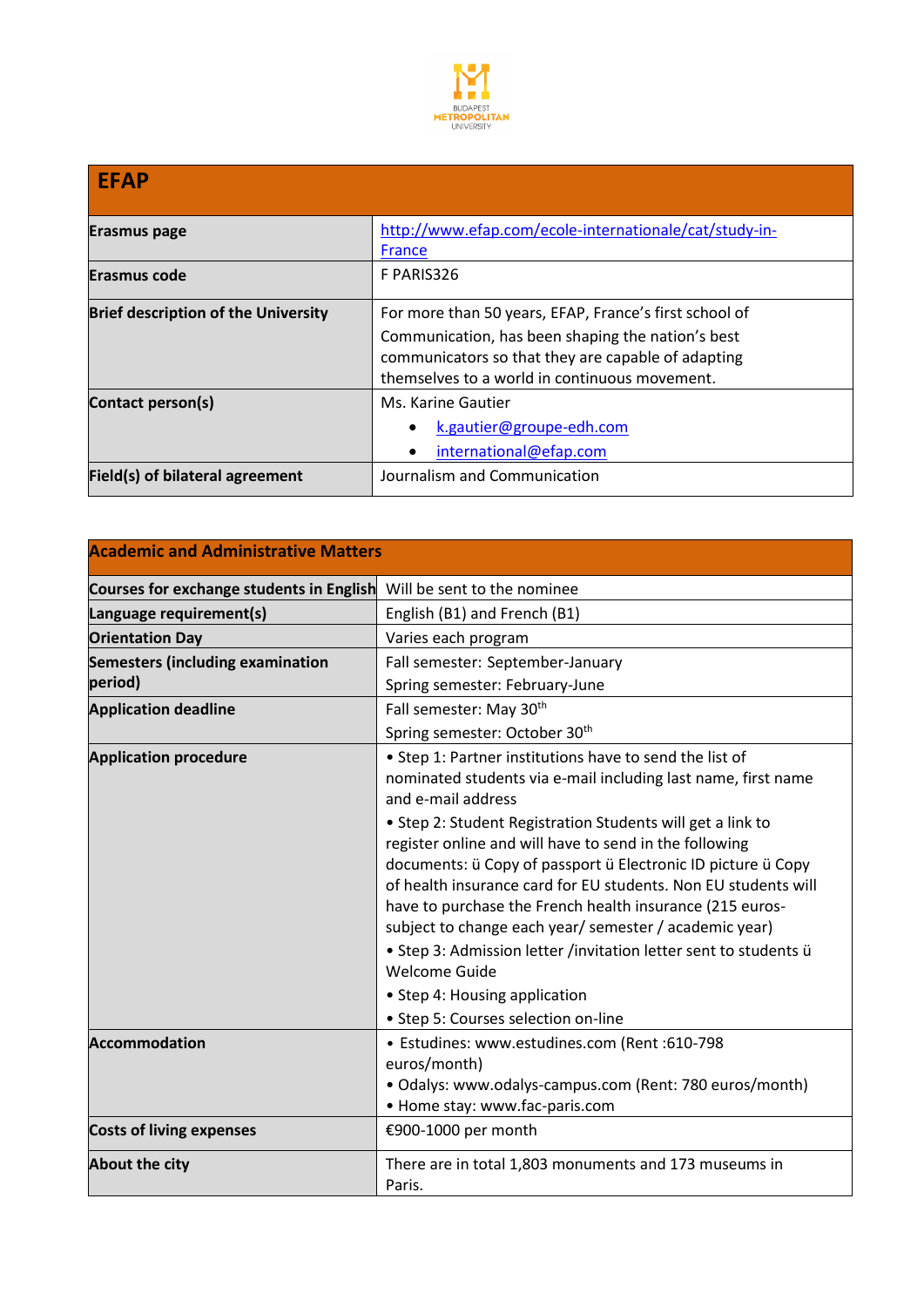

de la culture et du marché de l'art

L'école des nouveaux métiers de la communication

 $E[H|A]$ 



## **INTERNATIONAL FACT SHEET 2019/2020**

| <b>Institution Name:</b> | EFAP, ICART, EFJ |
|--------------------------|------------------|
|--------------------------|------------------|

**Erasmus code:** F PARIS 326 (EFAP,ICART) – PIC 949579367 F LEVALLO 08 (EFJ)- PIC 928483128

- **Addresses in Paris** 61 -63 Rue Pierre Charron, 75008 Paris 114 Rue Marius Aufan, 92300 Levallois Perret
- **Campuses** Bordeaux, Lille, Lyon, Paris
- **Website:** [www.efap.com/](http://www.efap.com/) [www.icart.f](http://www.icart.com/)r /www.efj.fr

**Summer Website** http://www.efap.com/summer-school/

**Contacts:** Karine GAUTIER, Director of International Relations [k.gautier@groupe-edh.com](mailto:k.gautier@groupe-edh.com) [international@efap.com](mailto:international@efap.com) TEL + 33 1 47 48 20 87 Lisa MARTIN, International Relations Officer l.martin@groupe-edh.com TEL: +33 1 47 48 20 90

| <b>Academic Calendar</b>                    | <b>Autumn</b>    | <b>Spring</b>                                                                     | <b>Summer</b>          |
|---------------------------------------------|------------------|-----------------------------------------------------------------------------------|------------------------|
| <b>Deadline</b>                             | May 30th         | October 30 <sup>th</sup>                                                          | May 15-30th            |
| <b>Courses Duration</b><br>(exams included) | September - Dec. | February June<br>(subjects in French)<br>or March - June<br>(subjects in English) | Julv<br>(2 or 4 weeks) |

## **ADMISSION PROCESS:**

- **Step 1:** Partner institutions have to send the list of nominated students via e-mail including last name, first name and e-mail address
- **Step 2: Student Registration** Students will get a link to register online and will have to send in the following documents:
	- $\checkmark$  Copy of passport
	- $\checkmark$  Electronic ID picture
	- $\checkmark$  Copy of health insurance card for EU students. Non EU students will have to purchase the French health insurance (free).
	- $\checkmark$  **Step 3:** Admission letter /invitation letter and Welcome Guide sent to students
- **Step 4:** Housing application
- **Step 5: Courses selection on-line**